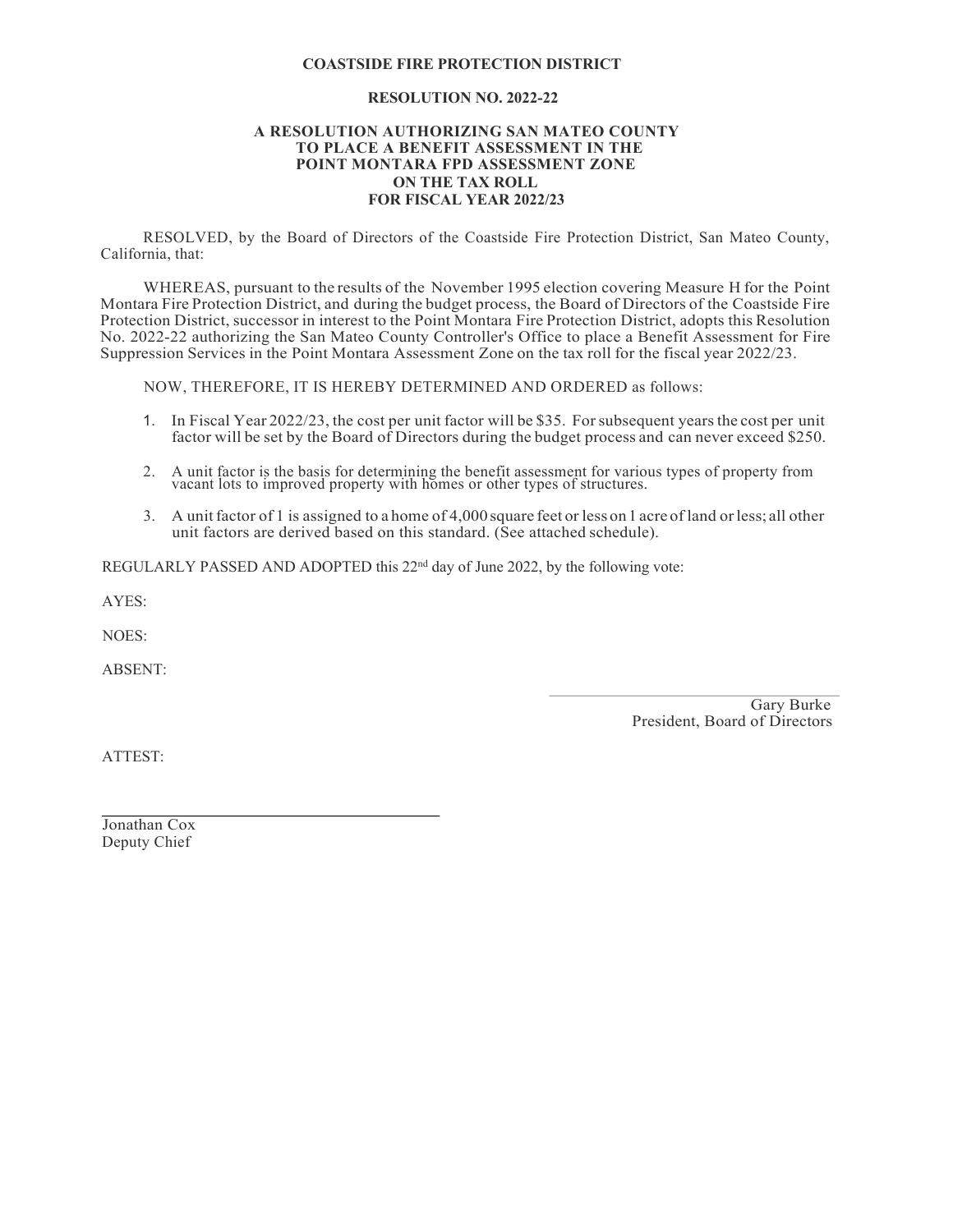# ARGUMENTS IN SUPPORT OF OR IN OPPOSITION TO THE PROPOSED LAWS ARE THE OPINIONS OF THE AUTHORS **POINT MONTARA FIRE PROTECTION DISTRICT**

# MEASURE H

"Shall the Point Montara Fire Protection District be authorized to impose a benefit assessment commencing July 1, 1996, at the rate of \$177.00 per parcel by unit factor as defined in and according to the schedule contained in Exhibit A, for the initial fiscal year, said assessment to be reviewed annually by the Point Montara Fire Protection District Board to determine whether the assessment shall continue and to set the unit factor rate for the next fiscal year, the maximum assessment that can be levied in any fiscal year, the maximum assessment that can be levied in any fiscal year being \$ 250.00 per parcel by unit factor?'

#### **BENEFIT ASSESSMENT FOR FIRE SUPPRESSION SERVICES ASSESSMENT SCHEDULE BEGINNING FOR FISCAL YEAR 2021/22 AND ADJUSTED YEAR TO YEAR AS DETERMINED BY THE BOARD**

In fiscal year 2021/22, the cost per unit factor will be \$35.00. For subsequent years, the cost per unit factor will be set by the Board during the budget process and can never exceed \$250.00.

A unit factor is the basis for determining the benefit assessment for various types of property from vacant lots to improved property with homes or other types of structures.

A unit factor of 1 is assigned to a home of 4000 sq. ft or less on 1 acre of land or less; all other unit factors are derived based on this standard.

| <b>CLASS</b> | <b>DESCRIPTION</b>                 | <b>UNIT FACTOR</b>                                                   | <u>COST</u>                                                    |
|--------------|------------------------------------|----------------------------------------------------------------------|----------------------------------------------------------------|
|              |                                    | Vacant Land                                                          |                                                                |
|              | Unimproved parcel less than 1 acre |                                                                      | \$7.00                                                         |
|              | Unimproved parcel 1 acre or more   | .2 for first acre +.1 each<br>additional acre or fraction<br>thereof | $$7.00 + $3.50$ each<br>additional acre or fraction<br>thereof |

|                |                                                     | Residential                             |                            |
|----------------|-----------------------------------------------------|-----------------------------------------|----------------------------|
| 3              | Single family residence 4000 sq. ft or less         | $1.0 + .1/$ acre over one acre          | $$35.00 + $3.50$ for each  |
|                |                                                     |                                         | acre over one              |
| 4              | Single family residence over 4000 sq. ft.           | $1.0 + .5$ /Unit <sup>*</sup> + .1/acre | $$35.00 + $17.50/U$ nit +  |
|                |                                                     | over one acre                           | \$3.50 for each acre over  |
|                |                                                     |                                         | one                        |
| 5              | 2 to 4 living units                                 | $1.0 + .5$ /Unit**                      | $$35.00 + $17.50$ for      |
|                |                                                     |                                         | additional living unit(s)  |
| 6              | 5 or more living units                              | $1.0 + .5$ /Unit**                      | $$35.00 + $17.50$ for      |
|                |                                                     |                                         | additional living units    |
| $\overline{7}$ | More than 1 detached single living unit on 1 parcel | $1.0 + 5$ /Unit**                       | $$35.00 + $17.50$ for      |
|                |                                                     |                                         | additional living unit(s)  |
| 8              | A single-family residence that has been             | $1.0 + .5$ /Unit**                      | \$52.50                    |
|                | converted to 2 rentable living units                |                                         |                            |
| 9              | A single-family residence and a duplex or triplex   | $1.0 + .5$ /Unit**                      | $$35.00 + $17.50$ for      |
|                | on the same parcel                                  |                                         | additional living unit(s)  |
| 10             | Mobile home park                                    | $2.0 + 1.0$ /Unit***                    | None currently in District |

|    |                                                                                                                     | Commercial             |                                            |
|----|---------------------------------------------------------------------------------------------------------------------|------------------------|--------------------------------------------|
| 11 | Hotel, Motel and bed & breakfast inn                                                                                | $5.0 + .5/1200$ sq. ft | $$175.00 + $17.50$ for each                |
|    |                                                                                                                     |                        | 1200 sq. ft                                |
| 12 | Rooming & boarding house                                                                                            | $2.0 + .5/1200$ sq. ft | $$70.00 + $17.50$ for each<br>1200 sq. ft  |
| 13 | Retail store, combination of retail store and office,<br>recreational business, professional building, auto<br>sale | $3.0 + .5/1200$ sq. ft | $$105.00 + $17.50$ for each<br>1200 sq. ft |
| 14 | Combination of office and residence, combination<br>retail store and residence                                      | $4.0 + 5/1200$ sq. ft  | $$140.00 + $17.50$ for each<br>1200 sq.ft  |